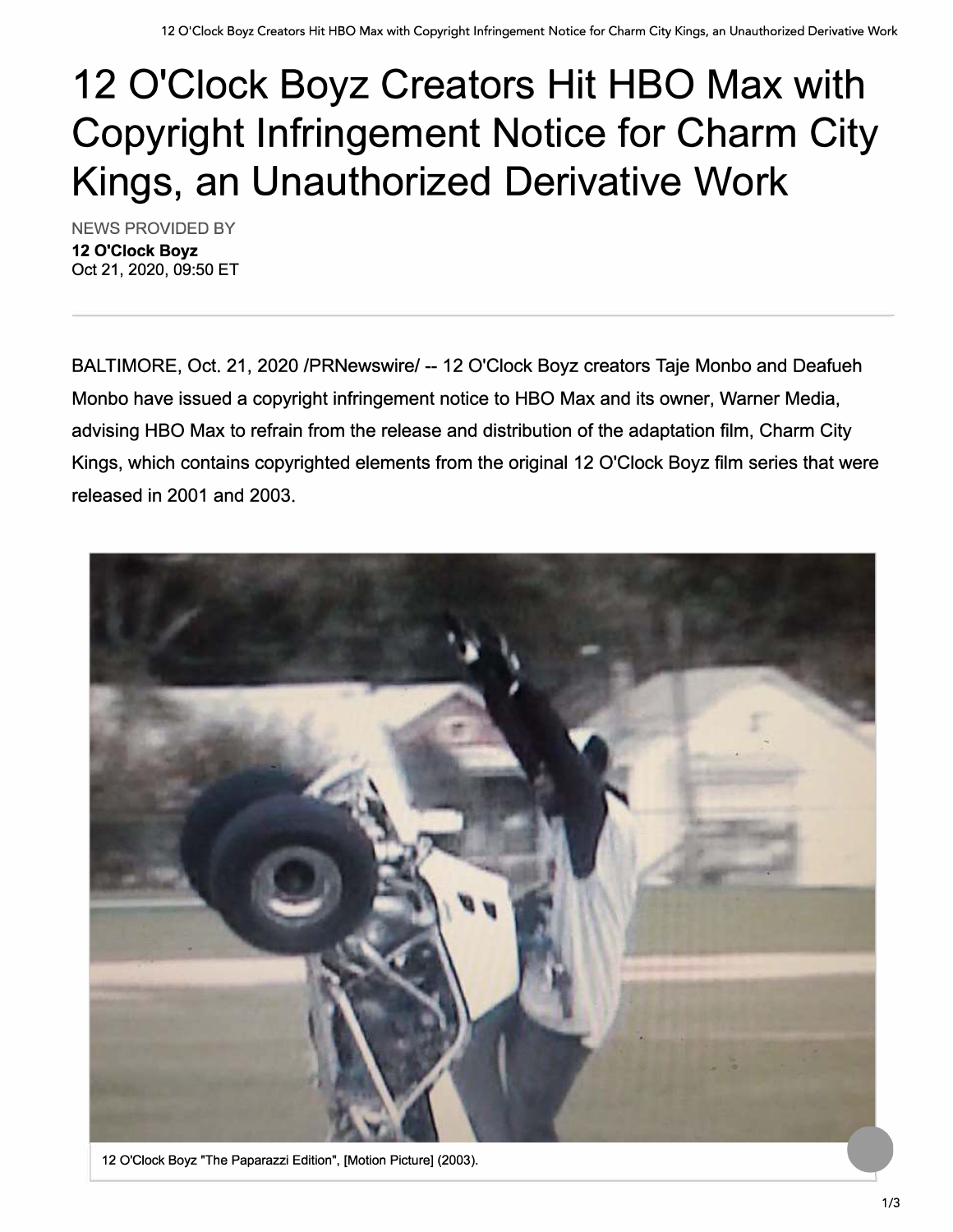## **"We will undertake all appropriate steps to protect the 12 O'Clock Boyz copyrighted works and trademarks"**

**Tweet this** 

"Neither Overbrook Entertainment, Sony Pictures Entertainment, Will Smith, Oscilloscope Laboratories, Lotty Nathan nor Red Gap Film Group cleared, or licensed the rights to prepare derivative work based on the 12 O'Clock Boyz Copyrighted Works," says the Monbos' copyright infringement notice.

"The use of the copyrighted elements from the original 12 O'Clock Boyz films (the "Copyrighted Work") in the adaptation film, Charm City Kings is an infringement of the Monbos exclusive rights under 17 U.S.C. §106 to reproduce the Copyrighted Work and to prepare derivative works based upon the Copyrighted Work. The release and distribution of the adaptation film, Charm City Kings containing copyrighted elements from the original 12 O'Clock Boyz films infringe the Monbo's exclusive rights to distribute copies of the Copyrighted Work and to perform the Copyrighted Work publicly," says the Monbos' copyright infringement notice.

"Pursuant to the U.S. Copyright Act, HBO Max and Warner Media will be held liable for contributory copyright infringement. Contributory copyright infringement by HBO Max and Warner Media arises when HBO Max and Warner Media contribute to or facilitate infringing acts carried out by another party", says the Monbo's copyright infringement notice.

The copyright infringement notice is the latest in a long line of cease and desist letters issued by the Monbos. Previous companies who have received copyright infringement notices this year include AMC Theatres, Caribbean Cinemas, Cinemark Cinemas, Regal Cinemas, Sundance, Target, Alliance Entertainment and Kanopy.

In a statement released by Target, they stated that "Target appreciates the importance of intellectual property and is committed to respecting the intellectual property rights of others." Therefore, Lotty Nathan's 12 O'Clock Boys (2013) film will no longer be sold at Target stores.